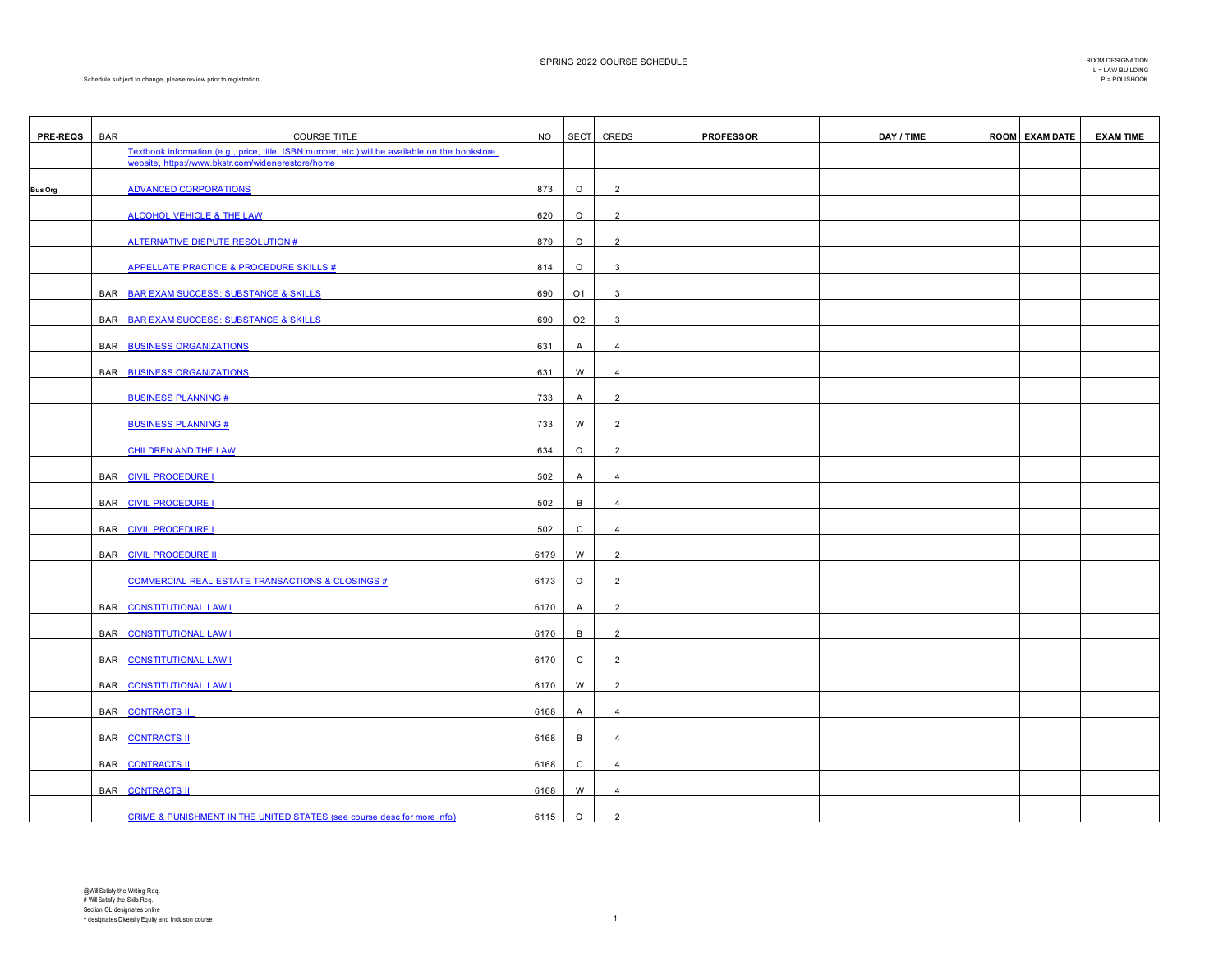|          |     | <b>BAR CRIMINAL LAW</b>                  | 505  | Α            | $\overline{3}$          |  |  |  |
|----------|-----|------------------------------------------|------|--------------|-------------------------|--|--|--|
|          |     | BAR CRIMINAL LAW                         | 505  | В            | $\overline{3}$          |  |  |  |
|          |     | BAR CRIMINAL LAW                         | 505  | $\mathsf{C}$ | $\mathbf{3}$            |  |  |  |
|          |     | BAR CRIMINAL LAW                         | 505  | W            | $\mathbf{3}$            |  |  |  |
|          |     |                                          |      |              |                         |  |  |  |
|          |     | BAR CRIMINAL PROCEDURE I: INVESTIGATION  | 506  | A            | $\mathbf{3}$            |  |  |  |
|          |     | BAR CRIMINAL PROCEDURE I: INVESTIGATION  | 506  | В            | 3                       |  |  |  |
|          |     | <b>CRITICAL RACE THEORY</b> <sup>^</sup> | 6206 | $\circ$      | $\overline{\mathbf{3}}$ |  |  |  |
|          |     | <b>CYBERLAW#</b>                         | 672  | $\circ$      | $\overline{2}$          |  |  |  |
|          |     | DELAWARE JOURNAL OF CORPORATE LAW-BOARD  | 770  | A1           | $\overline{1}$          |  |  |  |
|          |     | DELAWARE JOURNAL OF CORPORATE LAW-BOARD  | 770  | A2           | $\overline{2}$          |  |  |  |
|          |     | DELAWARE JOURNAL OF CORPORATE LAW-NOTE   | 762  | A1           | $\overline{1}$          |  |  |  |
|          |     | DELAWARE JOURNAL OF CORPORATE LAW-STAFF  | 763  | A1           | $\overline{1}$          |  |  |  |
|          |     | <b>DELAWARE PRACTICE</b>                 | 740  | $\circ$      | $\overline{2}$          |  |  |  |
|          |     | <b>DIGINITY RIGHTS CLINIC # ^</b>        | 6214 | $\circ$      | $\overline{3}$          |  |  |  |
|          |     | <b>DIRECTED RESEARCH @</b>               | 798  | $\circ$      |                         |  |  |  |
|          |     | <b>DIRECTED RESEARCH @</b>               | 799  | $\circ$      | $\overline{2}$          |  |  |  |
|          |     | <b>EMPLOYMENT DISCRIMINATION ^</b>       | 832  | $\circ$      | $\overline{3}$          |  |  |  |
|          |     |                                          |      |              |                         |  |  |  |
|          |     | <b>ENTERTAINMENT LAW</b>                 | 883  | $\circ$      | $\overline{2}$          |  |  |  |
| Evidence |     | <b>ENVIRONMENTAL LAW CLINIC#</b>         | 915  | $\circ$      | 6                       |  |  |  |
|          |     | <b>EQUAL PROTECTION ^</b>                | 820  | $\circ$      | $\overline{2}$          |  |  |  |
|          |     | BAR <b>EQUITY</b>                        | 742  | $\circ$      | $\overline{2}$          |  |  |  |
|          | BAR | <b>EVIDENCE</b>                          | 836  | W            | $\overline{4}$          |  |  |  |
|          |     | BAR <b>FAMILY LAW</b>                    | 636  | Α            | $\mathbf{3}$            |  |  |  |
|          |     | BAR <b>FAMILY LAW</b>                    | 636  | W            | $\overline{3}$          |  |  |  |
|          |     | <b>INNOCENCE DELAWARE LEGAL CLINIC#</b>  | 6198 | $\circ$      | $\overline{3}$          |  |  |  |
|          |     | INTERNATIONAL BANKRUPTCY                 | 6191 | $\circ$      | $\overline{2}$          |  |  |  |
|          |     |                                          |      |              |                         |  |  |  |
|          |     | <b>INTERSCHOLASTIC COMPETITION</b>       | 777  | $\circ$      | $\overline{1}$          |  |  |  |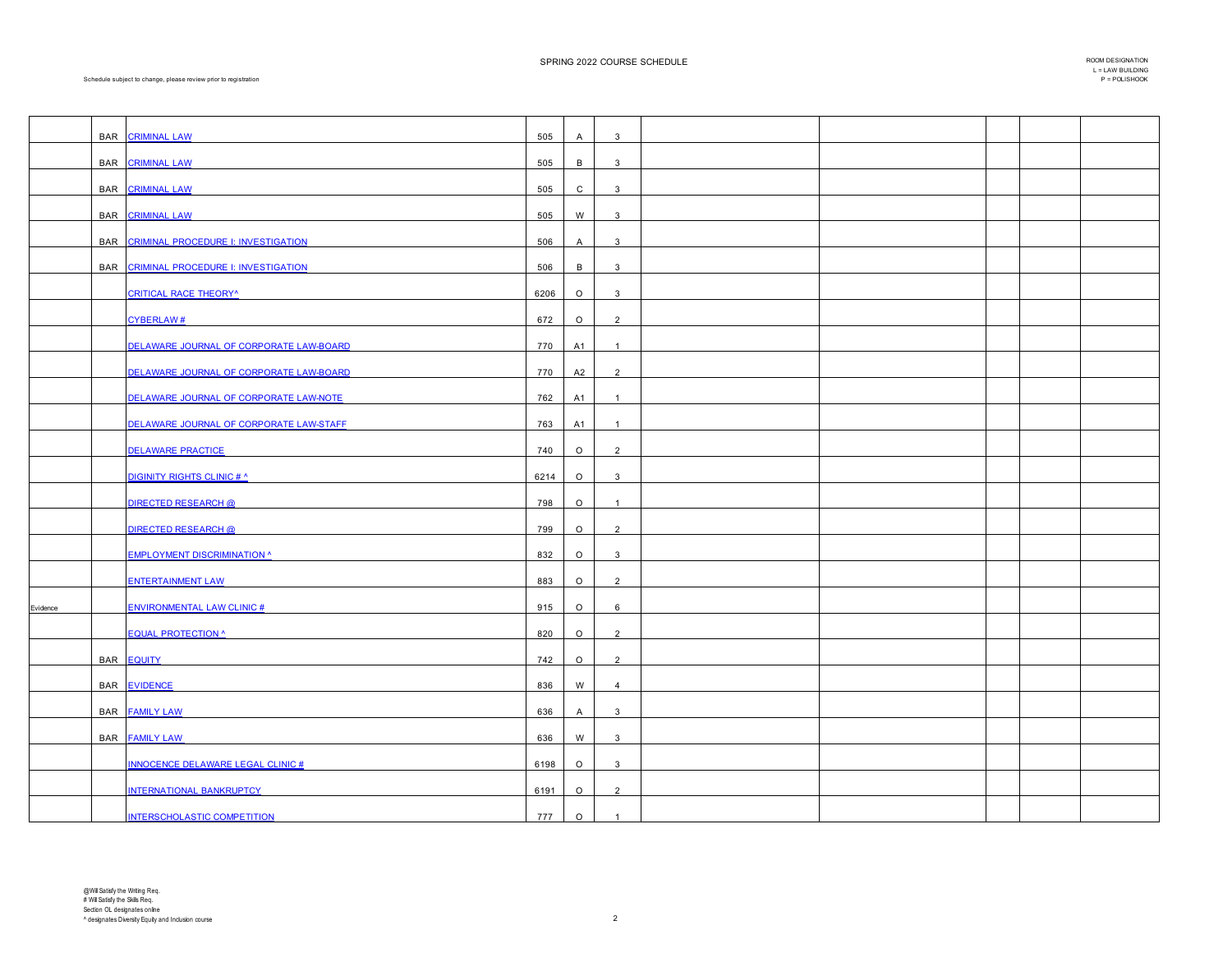|                      | <b>INTERVIEWING &amp; COUNSELING #</b>  | 849  | A              | $\overline{2}$ |  |  |  |
|----------------------|-----------------------------------------|------|----------------|----------------|--|--|--|
|                      | <b>INTERVIEWING &amp; COUNSELING #</b>  | 849  | B              | $\overline{2}$ |  |  |  |
|                      |                                         |      |                |                |  |  |  |
|                      | <b>INTERVIEWING &amp; COUNSELING #</b>  | 849  | $\mathsf{C}$   | $\overline{2}$ |  |  |  |
|                      | <b>INTERVIEWING &amp; COUNSELING #</b>  | 849  | W1             | $\overline{2}$ |  |  |  |
|                      | <b>INTERVIEWING &amp; COUNSELING #</b>  | 849  | W <sub>2</sub> | $\overline{2}$ |  |  |  |
| Prof Resp, Evid, 2.5 |                                         |      |                |                |  |  |  |
| GPA                  | <b>JUDICIAL EXTERNSHIP #</b>            | 809  | $\circ$        | $\mathbf{3}$   |  |  |  |
|                      | <b>JUVENILE DEFENDER SKILLS #</b>       | 6215 | $\circ$        | $\overline{2}$ |  |  |  |
|                      | <b>LEGAL METHODS II</b>                 | 510  | O <sub>1</sub> | 2.5            |  |  |  |
|                      | <b>LEGAL METHODS II</b>                 | 510  | O <sub>2</sub> | 2.5            |  |  |  |
|                      | <b>LEGAL METHODS II</b>                 | 510  | O <sub>3</sub> | 2.5            |  |  |  |
|                      | <b>LEGAL METHODS II</b>                 | 510  | O <sub>4</sub> | 2.5            |  |  |  |
|                      | <b>LEGAL METHODS II</b>                 | 510  | O <sub>5</sub> | 2.5            |  |  |  |
|                      | <b>LEGAL METHODS II</b>                 | 510  | O <sub>6</sub> | 2.5            |  |  |  |
|                      | <b>LEGAL METHODS II</b>                 | 510  | O7             | 2.5            |  |  |  |
|                      | <b>LEGAL METHODS II</b>                 | 510  | O8             | 2.5            |  |  |  |
|                      | <b>LEGAL METHODS II</b>                 | 510  | O <sub>9</sub> | 2.5            |  |  |  |
|                      | <b>LEGAL METHODS II</b>                 | 510  | O10            | 2.5            |  |  |  |
|                      | <b>LEGAL METHODS II</b>                 | 510  | W1             | 2.5            |  |  |  |
|                      | <b>LEGAL METHODS II</b>                 | 510  | W <sub>2</sub> | 2.5            |  |  |  |
|                      |                                         |      |                |                |  |  |  |
|                      | <b>LEGAL METHODS III</b>                | 512  | O <sub>1</sub> | $\overline{2}$ |  |  |  |
|                      | <b>LEGAL METHODS III</b>                | 512  | O <sub>2</sub> | $\overline{2}$ |  |  |  |
|                      | <b>LEGAL METHODS III</b>                | 512  | O3             | $\overline{2}$ |  |  |  |
|                      | <b>LEGAL METHODS III</b>                | 512  | O <sub>4</sub> | $\overline{2}$ |  |  |  |
|                      | <b>LEGAL METHODS III</b>                | 512  | O <sub>5</sub> | $\overline{2}$ |  |  |  |
|                      | <b>LEGAL PROBLEM SOLVING (2ED ONLY)</b> | 6177 | W              | $\overline{2}$ |  |  |  |
|                      | <b>MINDFUL LAWYERING</b>                | 6216 | $\circ$        | $\overline{1}$ |  |  |  |
|                      | <b>MOOT COURT HONOR BOARD</b>           | 767  | $\overline{A}$ | 1 or 2         |  |  |  |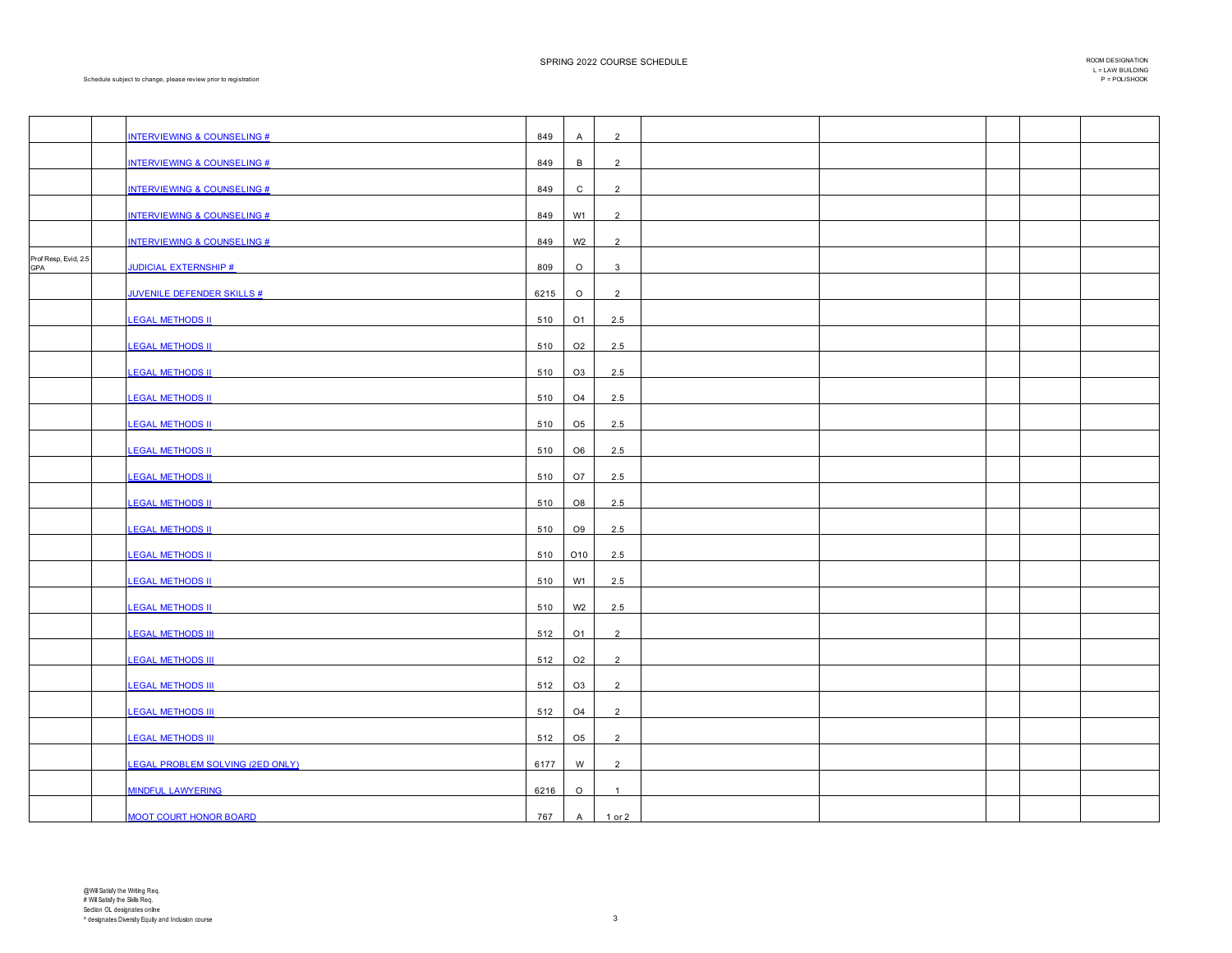|                    |            | <b>MOOT COURT HONOR SOCIETY</b>                   | 764  | $\mathsf{A}$   | $\overline{1}$ |  |  |  |
|--------------------|------------|---------------------------------------------------|------|----------------|----------------|--|--|--|
|                    |            |                                                   |      |                |                |  |  |  |
|                    |            | <b>MOOT COURT INTERSCHOLASTIC</b>                 | 772  | A1             | $\overline{1}$ |  |  |  |
|                    |            | <b>MOOT COURT INTERSCHOLASTIC</b>                 | 772  | A2             | $\overline{2}$ |  |  |  |
|                    |            |                                                   |      |                |                |  |  |  |
| Evidence           |            | <b>PRE-TRIAL METHODS: CIVIL #</b>                 | 6164 | $\mathsf{A}$   | 3              |  |  |  |
| Evidence           |            | <b>PRE-TRIAL METHODS: CIVIL #</b>                 | 6164 | W              | 3              |  |  |  |
| Evidence           |            | <b>PRE-TRIAL METHODS: CRIMINAL #</b>              | 786  | $\circ$        | $\mathbf{3}$   |  |  |  |
|                    |            |                                                   |      |                |                |  |  |  |
|                    | <b>BAR</b> | <b>PROFESSIONAL RESPONSIBILITY</b>                | 702  | $\overline{A}$ | 3              |  |  |  |
|                    |            | BAR PROFESSIONAL RESPONSIBILITY                   | 702  | W              | $\mathbf{3}$   |  |  |  |
|                    |            |                                                   |      |                |                |  |  |  |
|                    |            | BAR <b>PROPERTY II</b>                            | 516  | $\mathsf{A}$   | 2.5            |  |  |  |
|                    |            | BAR <b>PROPERTY II</b>                            | 516  | B              | 2.5            |  |  |  |
|                    |            | <b>BAR PROPERTY II</b>                            | 516  | $\mathsf{C}$   | 2.5            |  |  |  |
|                    |            |                                                   |      |                |                |  |  |  |
|                    |            | <b>BAR PROPERTY II</b>                            | 516  | W              | 2.5            |  |  |  |
| Prof Rep, Evidence |            | <b>PUBLIC INTEREST EXTERNSHIP #</b>               | 6005 | $\circ$        | $\mathbf{3}$   |  |  |  |
|                    |            |                                                   |      |                |                |  |  |  |
|                    | <b>BAR</b> | <b>SECURED TRANSACTIONS</b>                       | 600  | A              | 2              |  |  |  |
|                    |            | <b>SEM: PUBLIC HEALTH LAW &amp; INEQUALITY ^</b>  | 6217 | $\circ$        | $\overline{2}$ |  |  |  |
|                    |            |                                                   |      |                |                |  |  |  |
|                    |            | <b>TECHNOLOGY &amp; ADVANCED TRIAL ADVOCACY #</b> | 6218 | W              | 2              |  |  |  |
|                    |            | <b>TORTS II</b>                                   | 6171 | $\mathsf{A}$   | $\overline{2}$ |  |  |  |
|                    |            | <b>TORTS II</b>                                   | 6171 | $\mathsf{B}$   | $\overline{2}$ |  |  |  |
|                    |            |                                                   |      |                |                |  |  |  |
|                    |            | <b>TORTS II</b>                                   | 6171 | C              | 2              |  |  |  |
|                    |            | <b>TORTS II</b>                                   | 6171 | W              | $\overline{2}$ |  |  |  |
|                    |            |                                                   |      |                |                |  |  |  |
|                    |            | TRANSACTIONAL LAW HONOR SOCIETY                   | 6098 | $\circ$        | $\overline{1}$ |  |  |  |
|                    |            | <b>TRANSACTIONAL LAW HONOR SOCIETY BOARD</b>      | 6098 | $\circ$        | $\overline{2}$ |  |  |  |
|                    |            | <b>VETERANS LAW CLINIC #</b>                      | 912  | $\circ$        | 6              |  |  |  |
| Pro Rep            |            |                                                   |      |                |                |  |  |  |
|                    |            | <b>WHITE COLLAR CRIME #</b>                       | 892  | $\circ$        | $\overline{2}$ |  |  |  |
|                    |            | <b>WIDENER LAW REVIEW BOARD</b>                   | 770  | <b>B1</b>      | $\overline{1}$ |  |  |  |
|                    |            |                                                   |      |                |                |  |  |  |
|                    |            | <b>WIDENER LAW REVIEW BOARD</b>                   | 770  | <b>B2</b>      | $\overline{2}$ |  |  |  |
|                    |            | <b>WIDENER LAW REVIEW NOTE</b>                    | 762  | <b>B1</b>      | $\mathbf{1}$   |  |  |  |